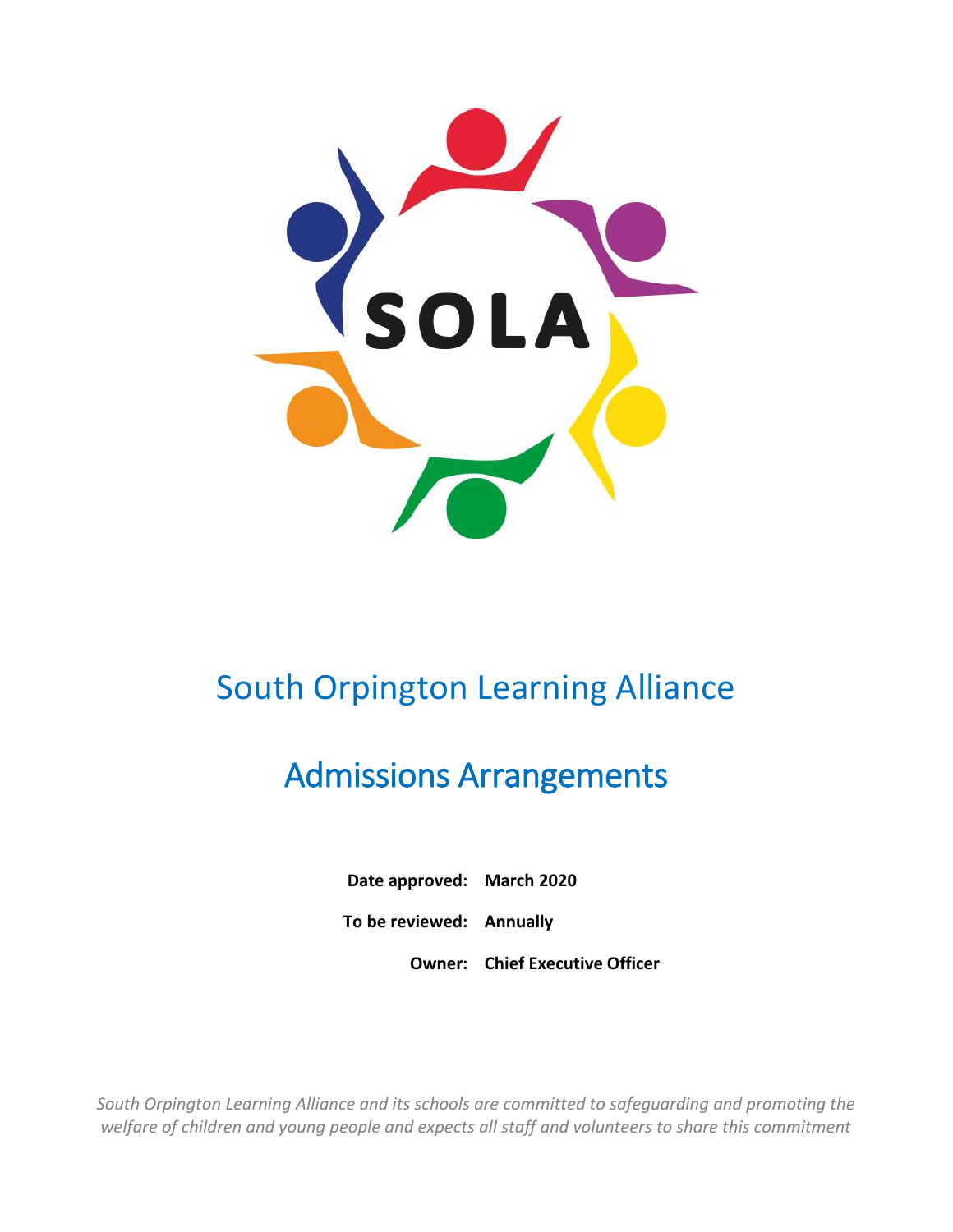# Version Control

| <b>Version</b> | <b>Author</b> | <b>Dated</b> | <b>Status</b>                                        | <b>Reviewed</b> |
|----------------|---------------|--------------|------------------------------------------------------|-----------------|
| 1              | JT            | Summer 2017  | <b>Initial Trust Policy</b>                          | Spring 2019     |
| $\overline{2}$ | AK            | Spring 2019  | Annual policy review                                 |                 |
| 3              | <b>ND</b>     | Spring 2020  | Annual policy review - PAN<br>numbers revised Page 3 | November 2019   |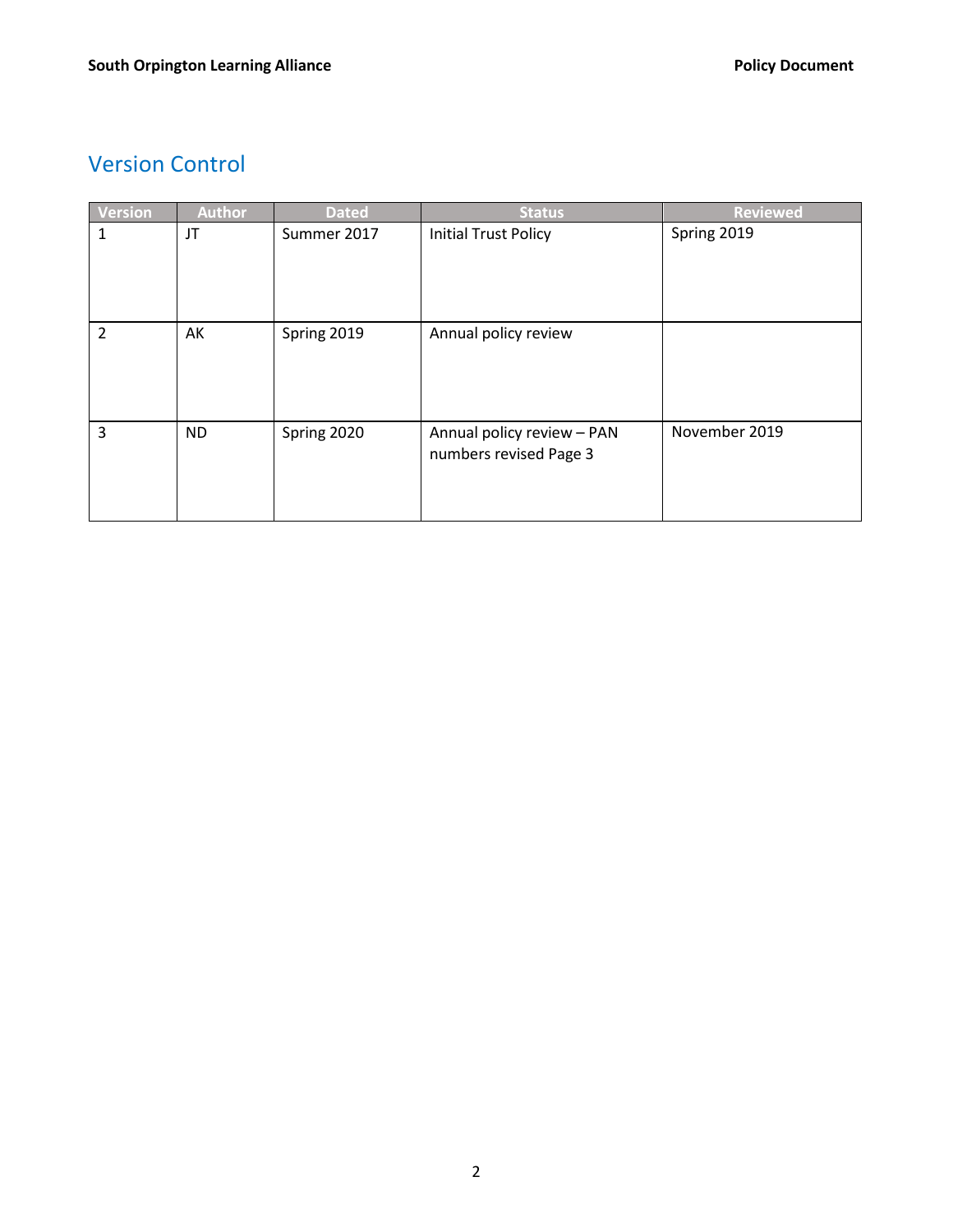# Admissions Arrangements (for September 2021)

**Introduction** The South Orpington Learning Alliance (SOLA) Multi-Academy Trust consists of the six schools listed in the table below. The Trust is the admission authority, although it delegates responsibility for the administering of the policy to each Local Governing Body.

> This policy details the admissions arrangements for each school and should be read in conjunction with the Primary Admissions Code and other agreed policies of The London Borough of Bromley, the Local Authority (LA), which are available at [www.bromley.gov.uk.](http://www.bromley.gov.uk/)

> All policies and procedures seek to comply with Government requirements, available at: <https://www.gov.uk/schools-admissions>

Applications should be made in writing to The London Borough of Bromley Admissions using the appropriate forms which are available a[t www.bromley.gov.uk](http://www.bromley.gov.uk/)

|                                      | Normal age of<br>entry (age just | <b>Published admission numbers for</b><br>September 2020 |                 |
|--------------------------------------|----------------------------------|----------------------------------------------------------|-----------------|
| <b>School</b>                        | prior to 1st<br>September 2020)  | KS1                                                      | KS <sub>2</sub> |
| <b>Chelsfield Primary School</b>     | 4                                | 15                                                       | 17              |
| Darrick Wood Junior School           | 7                                | n/a                                                      | 96              |
| Green Street Green Primary<br>School | 4                                | 60                                                       | 64              |
| The Highway Primary School           | 4                                | 30                                                       | 32              |
| <b>Pratts Bottom Primary School</b>  | 4                                | 14                                                       | 14              |
| <b>Tubbenden Primary School</b>      | 4                                | 90                                                       | 96              |

Notes

- Where the published admission number is above 30 there will be a limit of 30 pupils in each Reception and Key Stage One class.
- The published admission number is inclusive of students with a statement of special educational needs that are admitted to the MAINSTREAM school pursuant to the school being named in their statement or Education Health Care Plan.
- There are a further 30 school places within the Additionally Resourced Unit at Tubbenden Primary School and 21 such places at Green Street Green Primary School. Pupils are accepted into these places as set out below.

**Application Procedure** Application for admission to Reception must be made in accordance with the published Primary Co-ordinated Admission Arrangements for each relevant year and will only be accepted from parent/guardians with proven parental responsibility. Change of parental responsibility, unless in exceptional circumstances such as through a court order, will not be accepted during the coordinated admission process.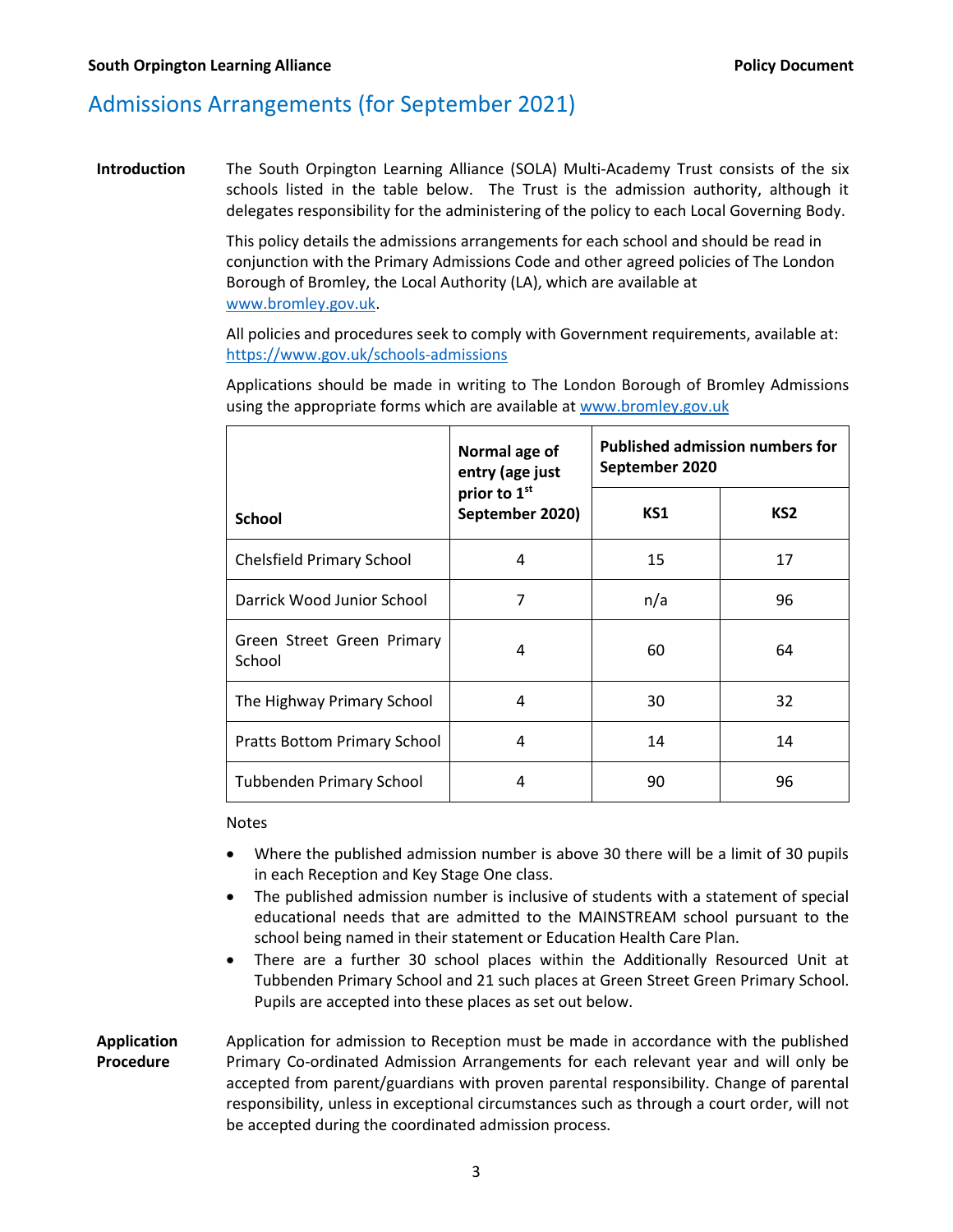**Admission Criteria** Should the number of applications exceed the number of places available, places will be allocated using the following criteria listed in order of priority:

- 1. Children Looked After (Note A, below).
- 2. Children with, or living with family members who have, acute medical or social need (Note B).
- 3. (DARRICK WOOD JUNIOR SCHOOL ONLY) Pupils attending Darrick Wood Infant School.
- 4. Siblings in Mainstream schools (Note C).
- 5. Children of staff at a SOLA school (Note D).
- 6. Proximity: children who live nearest to the School when measured in a straight line from the front door of home to the School's front entrance using the Local Authority's computerised measuring system.

*Notes to admissions criteria:*

- *A. A child looked after is a child who is:*
	- *(a) in the care of a Local Authority, or being provided with accommodation by a Local Authority in the exercise of their social services functions. These children must still be "looked after" when the child starts school unless (b) applies.*
	- *(b) or a child who was previously looked after and immediately after being looked after became subject to an adoption, residence, or special guardianship order.*
- *B. Acute medical or social need. In exceptional circumstances there is discretion to admit children (at the first point of entry for the school) on the grounds of their or their family's acute medical or social need for that particular school and who would not otherwise qualify for admission. The application must be supported by a letter from a hospital consultant, the special support service, social worker or similar professional, setting out the reasons why the school is the only one to meet the child's needs, before an admission decision is made. Applications received without supporting documents will not be considered by the panel. The admission decision will be considered in consultation with teaching and medical professionals. Medical professionals provide advice on applications made under medical conditions and teaching professionals advise on applications made for social or special reasons. Supporting evidence must be provided by the closing date for applications as this criterion is only for admission to Reception and will refer to first preference only.*
- *C. Sibling refers to brother or sister, half brother or sister, adopted brother or sister, step brother or sister, or the child of the parent/carer's partner, and in every case, the child should be living in the same family unit at the same address. The elder sibling must still be on roll at the school when the younger child starts school.*

*At Tubbenden Primary and Darrick Wood Junior Schools, where there are Additionally Resourced Units (ARU), the siblings of children attending the unit will be treated as siblings when applying for places in the mainstream school. Please note however that where such places are accepted then NO assistance towards the transport of the child in the mainstream school can be considered unless the normal rules of the transport policy apply. This DOES NOT apply at Green Street Green Primary School, which also has an ARU - the siblings of children attending this unit will NOT be treated as siblings when applying for places in the mainstream school. This is because the nature of need differs significantly within the ARU at Green Street Green Primary School.*

- *D. Children of staff at a SOLA school. Each school within the Trust may give priority regarding oversubscription criteria to children of staff at the relevant school in either or both of the following circumstances:*
	- *a. Where the member of staff has been employed at the school for two or more years at the time at which the application of admission to the school is made and/or*
	- *b. The member of staff is recruited to fill a vacant post for which there is a demonstrable skill shortage.*
- *E. "Home" being where the child normally resides as their only or principal residence. Addresses involved in child minding (professional or relatives) are excluded. Parents will be asked to provide documentary evidence to confirm an address and parental responsibility. It is expected that the applicant and pupil will still be resident at the same address when the child starts school unless exceptional circumstances apply.*
- *F. Distance will be measured (in a straight line) from the front door of the child's home address (including flats) to the main entrance of the*  school building, using the Local Authority's computerised measuring system, with those living closer to the school receiving the higher *priority.*
- *G. Admission to Specialist Provision is through London Borough Bromley Special Educational Needs Placement Panel. SOLA is bound by the SEN Code of Practice and does not have jurisdiction over allocation of places.*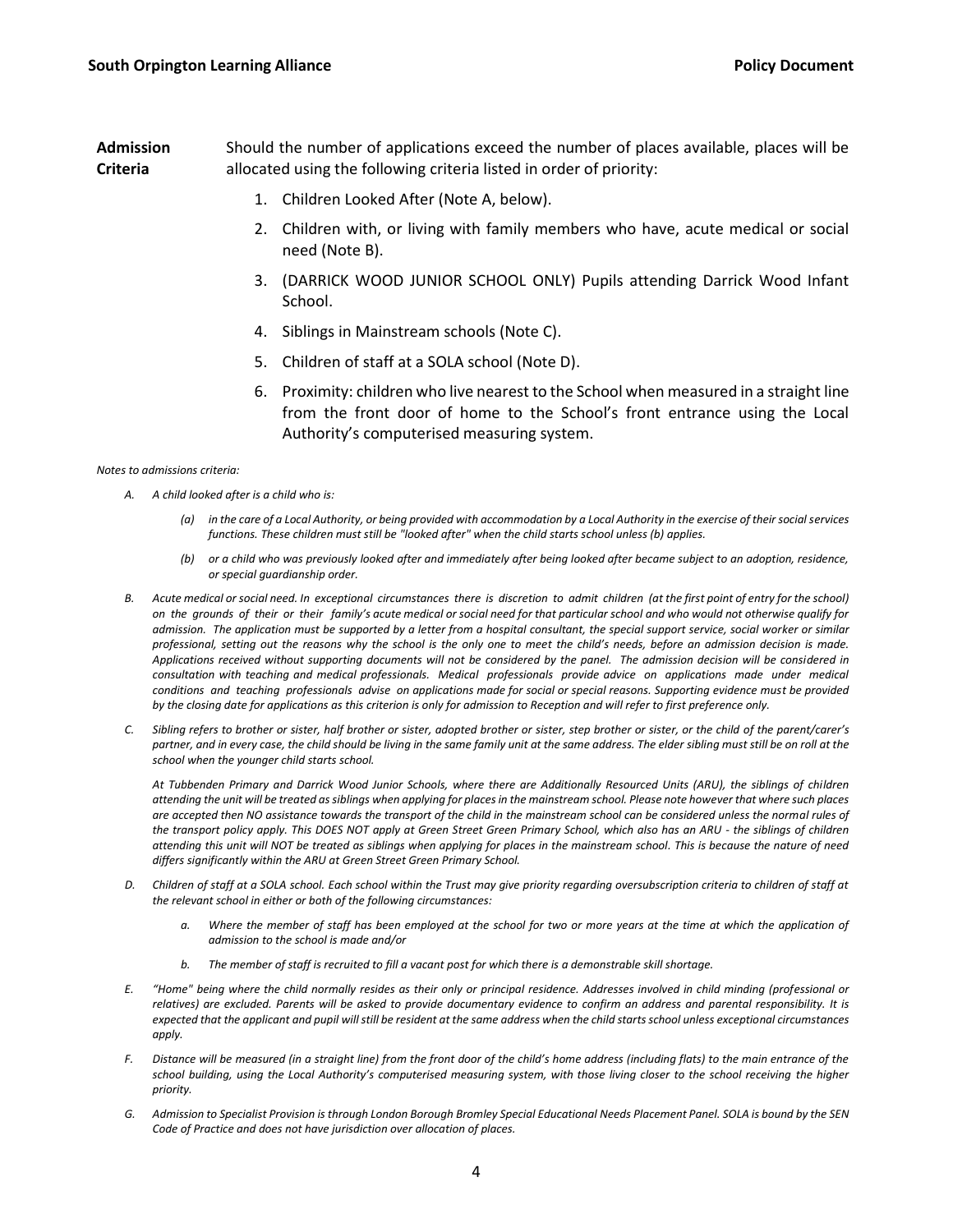#### **South Orpington Learning Alliance Alliance Alliance Research Controller Controller Policy Document**

*H. All Bromley schools, including SOLA schools, comply with the Fair Access Protocol.* 

**Admission to Darrick Wood Junior School** Children transfer from infant to junior education at the beginning of the school year following their seventh birthday, or the start of Year 3. Children attending Darrick Wood Infant School do not automatically join Darrick Wood Junior School. Parents of children at Darrick Wood Infant School **must** complete an application form via their home Local Authority, i.e. the Local Authority where they live and pay council tax to (most commonly Bromley). Parents of children in Year 2 at other schools wanting to apply for a place at Darrick Wood Junior School should apply using the 'in-year' application form, available at: [www.bromley.gov.uk](http://www.bromley.gov.uk/) **Age of Admission (Primary Schools only)** In accordance with most schools in the London Borough of Bromley SOLA's policy is to admit children to Reception classes in September each year. Children offered a place for admission after their  $4<sup>th</sup>$  birthday in the academic year commencing September 2020 will be expected to join the school by the beginning of the following summer term. Parents can defer admission within the Reception year until the beginning of the term following their child's fifth birthday. This is a decision for the parent to make, taking all factors into account including the advice of educational professionals. Those parents who decide that their child should defer must inform the Headteacher or Head of School. The place offered for their child will be held open and will not be offered to another child. Where a parent does not inform the Headteacher/Head of School that admission is to be deferred and does not admit the child in September, the place may be withdrawn and offered to another child. Admission to Reception cannot be deferred for children born between 1 April and 31 August into the following September but parents can apply for a place in Year 1. This would be an in-year application, and should be made no earlier than  $1<sup>st</sup>$  June. **Deferring Admission outside of the normal age group (Primary Schools only)** In extraordinary circumstances a child might be admitted to school an academic year later than normal but still enter at the Reception stage. Extraordinary circumstances include medical, social and educational reasons, and these would be supported by independent professionals. No legislation currently exists which would force a school to admit a child out of his/her usual year group. The Admissions Code does not state that schools must offer a place to a child out of year once the admissions criteria have been fulfilled. The process for requesting admission outside of the normal age group is outlined in Appendix 1. **Offers of places in Reception** Offers of places will be made by the Local Authority in April for the whole of the academic year. **Late Applications** Late applications will be dealt with in accordance with the procedures laid down in the coordinated admissions scheme. **Waiting Lists** Children who are not offered a place immediately will have the option of remaining on a waiting list. Children on the waiting list will be offered places in order, according to the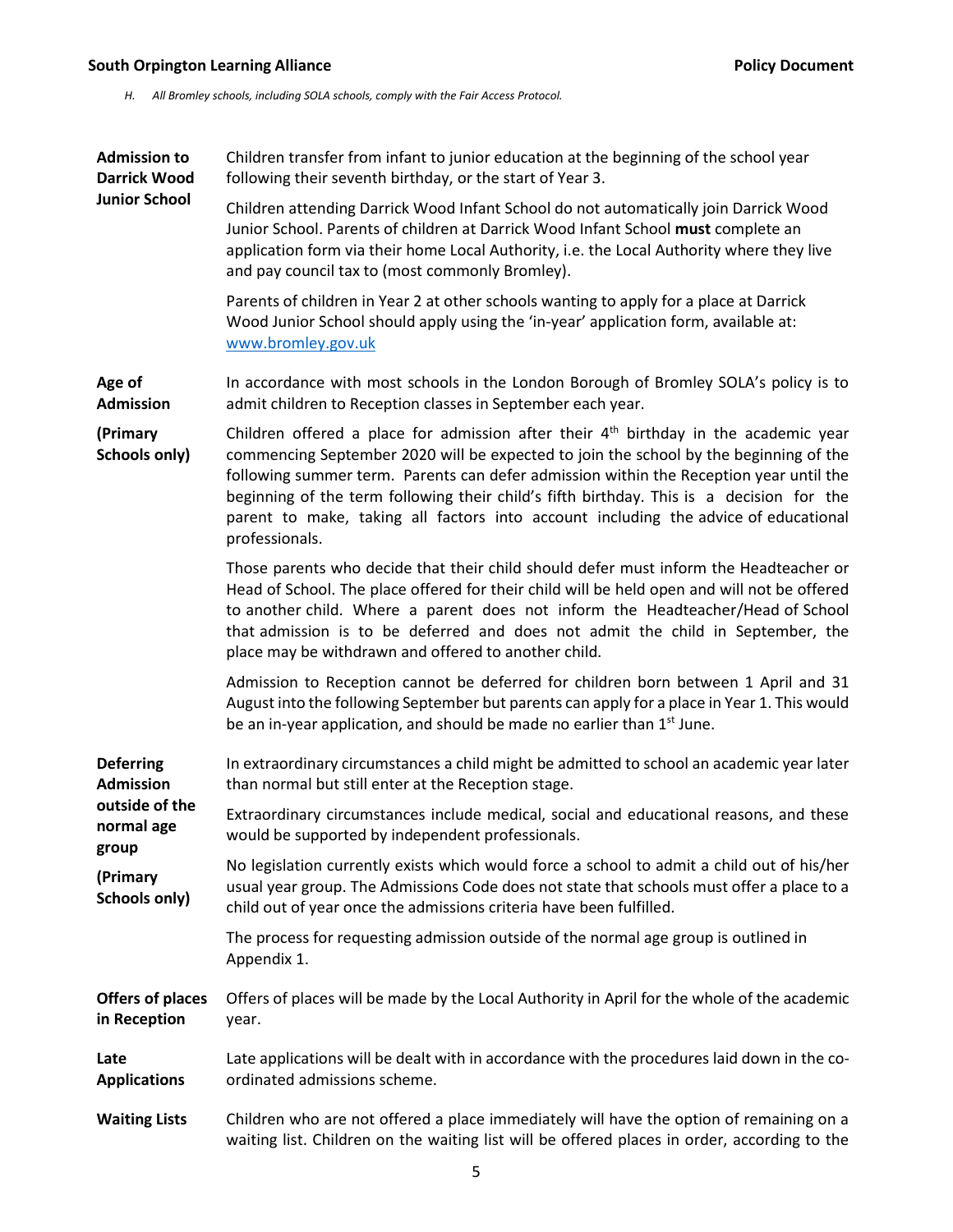criteria above. SOLA will maintain a clear, fair and objective waiting list until the 31 December 2020 for Reception applicants at which point a further application must be made to the London Borough of Bromley (Local Authority). These applications and any further applications after that date should be directed to the (Local Authority) using their in-year application form. The waiting list will be maintained in the order of the over subscription criteria. However, children directed via the Fair Access Protocol will take precedence over any child already on the waiting list and this includes admitting children over the published number.

Pupils who are not offered a place will have the statutory right of appeal. Those wishing to appeal should register their intention of doing so by sending a letter, addressed to the Chair of SOLA Trustees, c/o Tubbenden Primary School, within 14 days of being informed that their child has not been allocated a place.

SOLA will comply with the timetable and procedures laid down in the Local Authority's Coordinated Admissions' Scheme.

**In-year Admissions** Parents wishing to apply to a SOLA school outside of the usual point(s) of entry should make an in-year application. All applications should be directed to the London Borough of Bromley using their in-year application form. The Local Authority holds all waiting lists for places that may become available throughout the year. Any child not offered a place will be placed on the waiting list. Parents have the statutory right of appeal. Please refer to Appendix 2.

> Where the school receives a request for a place for a child mid-year, the Headteacher/Head of School will follow the agreed protocol amongst Bromley schools to ensure that the award of a place at this school is appropriate. At the very least this will involve a conversation with the Headteacher/Head of School of the child's current school.

**Pupils with an Education, Health and Care (EHC) Plan** Pupils with an Education, Health and Care Plan are dealt with under a separate process and the Local Governing Body will admit those students with the relevant school named on their plan after this process has been completed.

| <b>Review</b>     | These arrangements will be reviewed and updated every year.                                                         |
|-------------------|---------------------------------------------------------------------------------------------------------------------|
| <b>Appendices</b> | Appendix 1: London Borough of Bromley Policy on Admission of Summer Born Children<br>outside their Normal Age Range |

Appendix 2: Guidance on School Appeal Hearings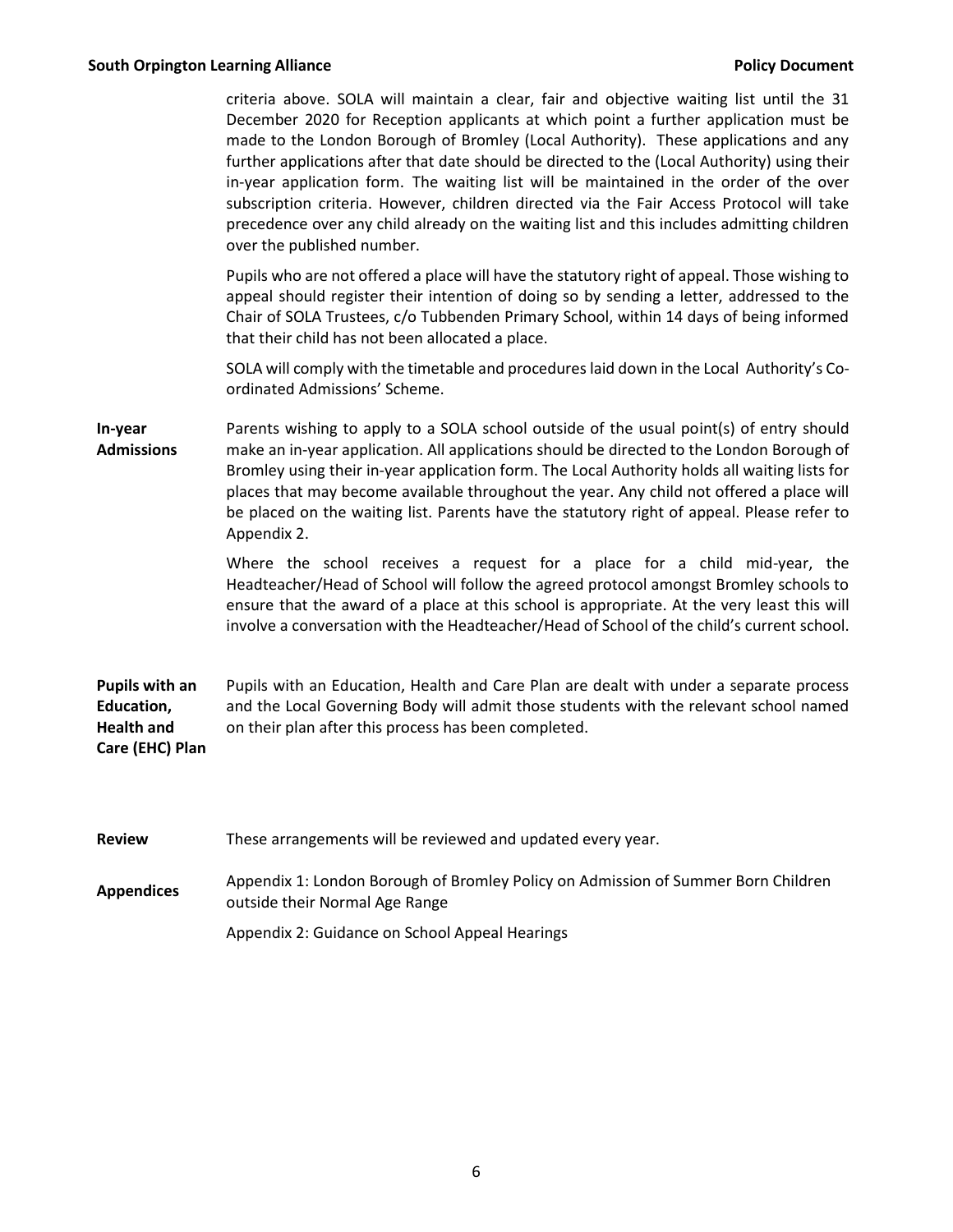## **Appendix 1: London Borough of Bromley Policy on Admission of Summer Born Children outside their Normal Age Range**

In September 2015, the government released information on their proposal to change the right of parents of summer born children to delay their start in reception until the Autumn term after they are 5. This is, however, still not yet mandatory as it is subject to a consultation period, following which a decision will be made by the government as to when this will take effect. Until then the correct information and procedure is contained in the guidance below. For quick reference please see Q & A's at the end of this document.

### **1/ Seeking a school place for a child outside his/her normal age group**

- Families may seek a place for their child outside his/her normal age group under various circumstances such as ill health, if the child is gifted and talented or when the child has experienced problems.
- Parents/carers of summer born children may also ask to defer their child's entry to school outside his/her normal age group, to start in Reception in the September when the child will have already reached compulsory school age. The table below illustrates when a child reaches compulsory school age and the date by which they must enter school, in accordance with:

| Child's date of birth                                     | Date child reaches<br>compulsory school age (prescribed date) | Latest point of entry into primary<br>school                |
|-----------------------------------------------------------|---------------------------------------------------------------|-------------------------------------------------------------|
| 1 September 2015 $-31$<br>December 2015                   | 31 December 2020                                              | January 2021 (start of spring term)                         |
| 1 January 2016 - 31 March 2016                            | 31 March 2021                                                 | April 2021 (start of summer term)                           |
| 1 April 2016 – 31 August 2016<br>("summer born children") | 31 August 2021                                                | The start of the academic year<br>commencing September 2021 |

Children born between 1 April and 31 August 2016 and offered a place for admission after their 4th birthday in the academic year commencing September 2020, will be expected to join the school by the beginning of the following summer term. Where entry is deferred within that academic year, admission authorities must hold the place for that child and not offer it to another child.

Once a place has been offered, the parent would not, however, be able to defer entry beyond the beginning of the term after the child's fifth birthday, nor beyond the academic year for which the original application was accepted.

No legislation currently exists which would force a school to admit a child out of his/her usual year group. The Admissions Code does not state that schools must offer a place to a child out of year once the admissions criteria has been fulfilled. If schools were to be forced to comply with a request, it would necessitate a change to The Code.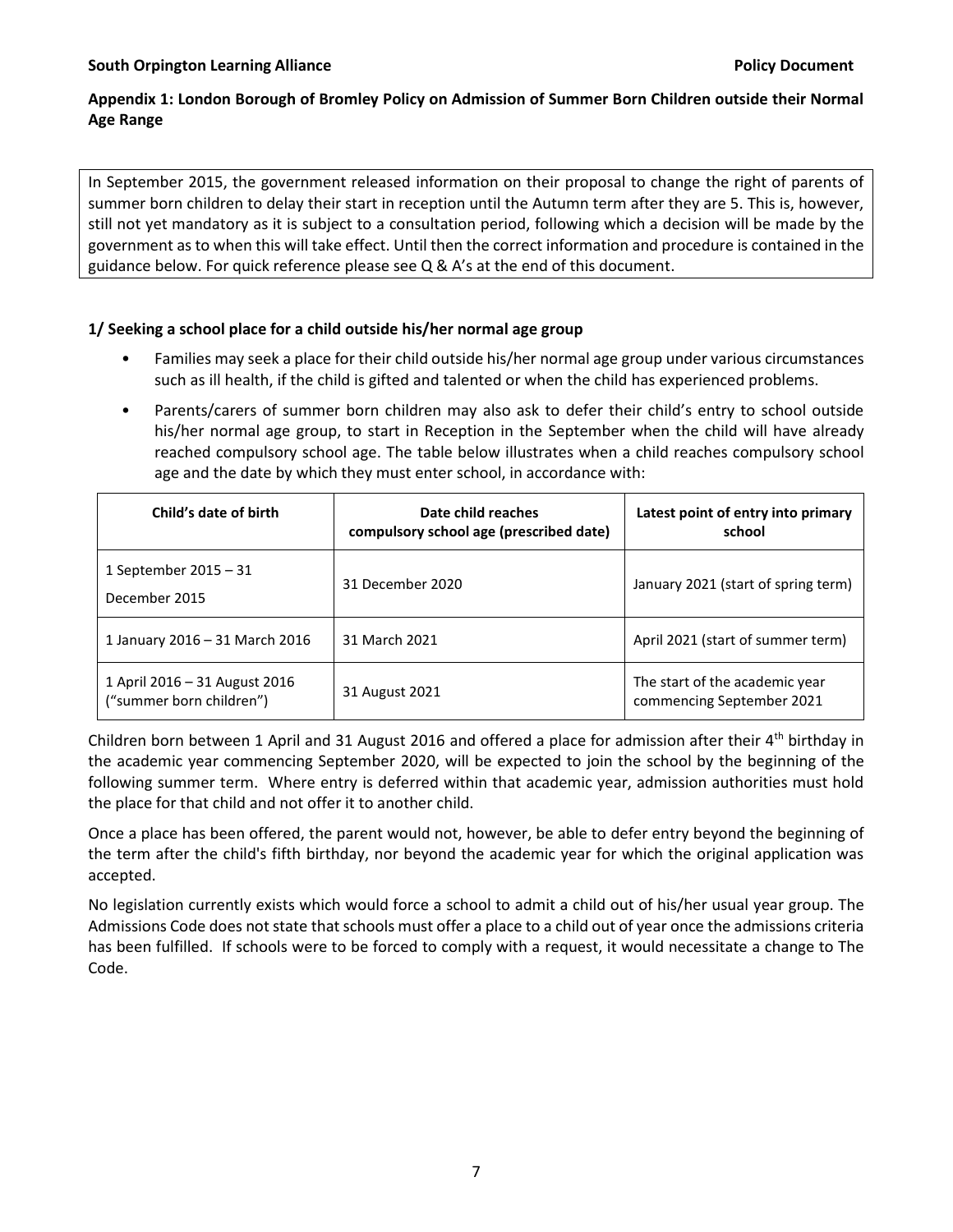#### **South Orpington Learning Alliance Contract Contract Contract Contract Policy Document**

#### **2/ Requesting admission outside a child's normal age group**

Summer born children (delaying entry to Reception until September 2021)

The term "summer born children" relates to all children born from 1 April to 31 August. These children reach compulsory school age on 31 August following their fifth birthday (or on their fifth birthday if it falls on 31 August).

Parents of children born between 1 April and 31 August (referred to as summer born children) may decide that they want to delay their child starting school until the September after the child has reached compulsory school age (CSA) into Reception Year instead of Year 1. There is, however, no automatic right to this.

• The table below illustrates when a child reaches compulsory school age and the date by which they must enter school, according to their date of birth:

| Child's date of birth                                     | Date child reaches<br>compulsory school age (prescribed date) | Latest point of entry into primary<br>school                |
|-----------------------------------------------------------|---------------------------------------------------------------|-------------------------------------------------------------|
| 1 September 2015 $-31$<br>December 2015                   | 31 December 2020                                              | January 2021 (start of spring term)                         |
| 1 January 2016 - 31 March 2016                            | 31 March 2021                                                 | April 2021 (start of summer term)                           |
| 1 April 2016 – 31 August 2016<br>("summer born children") | 31 August 2021                                                | The start of the academic year<br>commencing September 2021 |

Any place already achieved for the child in reception year in the usual way cannot be deferred (i.e. held for that child) for the duration of that school year and parents would therefore need to re-apply for admission for the following academic year. As a place cannot be deferred, parents/carers would have to re-apply for a Year 1 place through the in-year process. Parents/carers should keep in mind that there is a high possibility that there may not be any availability in that year group. Such applications will be considered with all other applications in the usual way, applying the oversubscription criteria for that year as necessary. The School Admissions team will then seek to offer the child a Year 1 place at the nearest Bromley primary school to their home with a vacancy.

### **3/ The process for requesting admission outside of the child's normal age group for Summer born children (delaying entry to Reception until September 2021)**

Parents/carers must initially submit a primary application by the relevant closing date for the child's school place within the child's normal age group. This is to ensure a school place is made available for the child in his/her normal age group should the request to delay be refused.

Parents/carers who wish their child to be admitted in the Reception year of a Community School outside his/her normal age group in September 2021 must complete and return the form "Request for admission outside of a child's normal age group" which is available online at www.bromley.gov.uk . Alternatively, the form is available from the School Admissions team by email at schools.admissions@bromley.gov.uk or by telephoning 020 8313 4044. The completed form must be returned to the Bromley school admissions team.

Families can only list community schools on the request form as Academies and Free School's are their own admission authorities and requests must be made direct to the relevant school(s).

Bromley Local Authority will make a decision, having taken into account the circumstances of each case and in the best interests of the child concerned. Bromley local authority, when considering the matter of admissions in respect of summer born children, complies with the relevant guidance and consults the headteacher of the school who is well placed to consider how the child's needs can be met at that school both in a defined age group or outside. . The decision process takes account of the parents view and any supporting information available, this can include information about the child's academic, social and emotional development; where relevant, their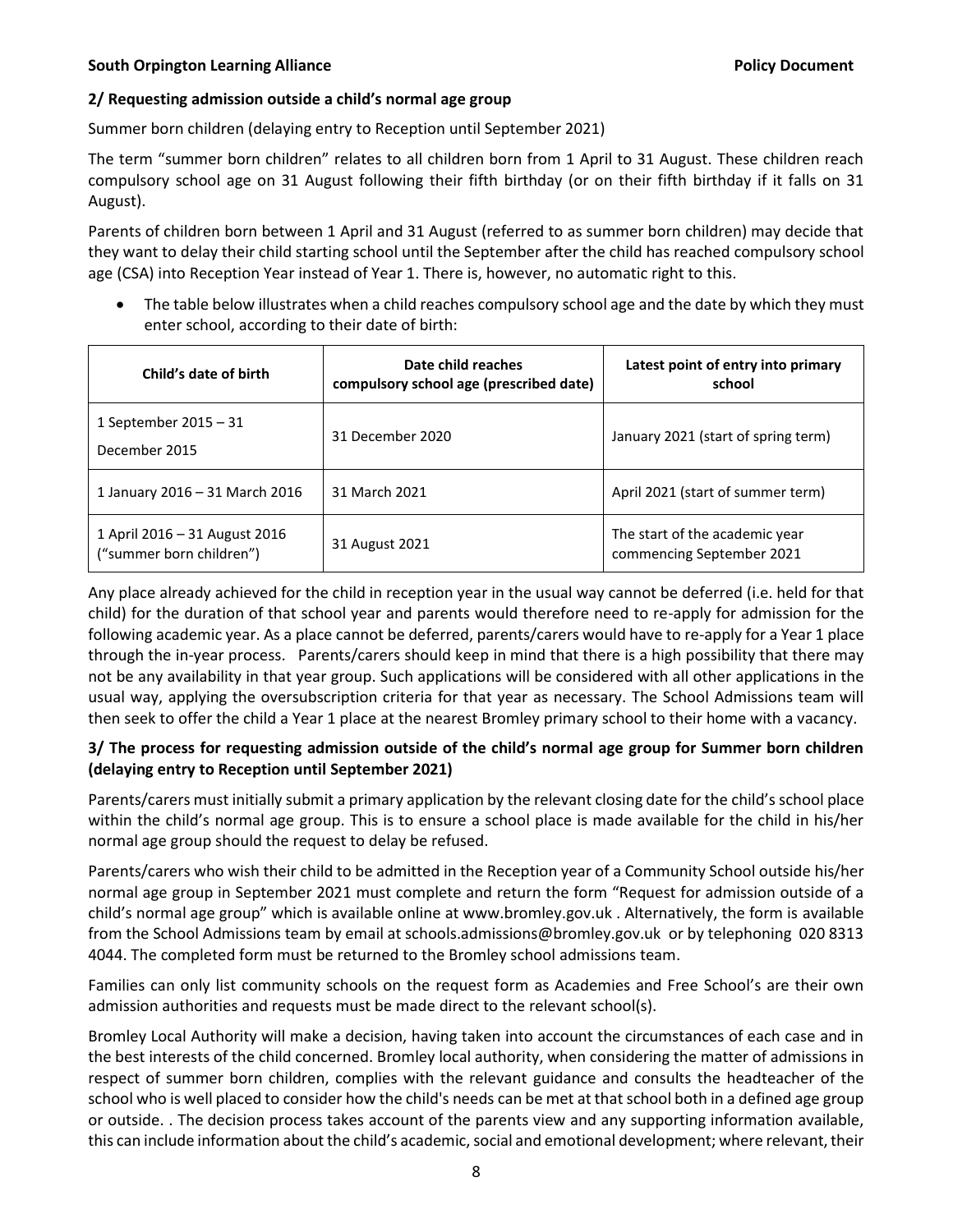#### **South Orpington Learning Alliance Alliance Alliance Research Controller South Disk Policy Document**

medical history and the views of a medical professional; whether they have previously been educated out of their normal age group; or whether they may naturally have fallen into a lower age group if it were not for being born prematurely.

Parents should therefore take these factors into account when writing their request and considering what supporting documentation to provide. This will enable the parent to make an application for the correct year group if the request is denied. **There is no mandatory requirement for requests to be met.**

Where the request is agreed, the application will be considered with all other applications in the usual way, applying the oversubscription criteria as necessary. **However, parents need to be aware that there is a possibility that they will not be offered a place at that particular school**. If this happens the parent will be required to make the request to other schools to ensure the child is in education by compulsory school age. **Again there is no guarantee and other schools may not agree to the delayed start.**

If the request for delayed entry to start in the September after the child becomes 5 is not agreed and the parent chooses not to take up the option to defer the child's start in the Summer term of the reception year, then the parent would have to apply for a Year 1 place when the child is 5. Taking into account that all places are likely to have been offered in the Reception year it is very doubtful that a preferred place would be available. The child would also have missed out a year's education with their peer group in Reception.

#### **Process for considering requests for admission outside of the child's normal age group**

- When completing the form, the parent/carer must set out the reasons why they are seeking a place for their child outside his/her normal age group. The request must be accompanied with relevant evidence which may include:
	- The parent/carer's views;
	- Recent information about the child's academic, social and emotional development;
	- Medical history accompanied with recent medical professional evidence
	- Whether the child may have naturally fallen into a lower age group if it were not for being born prematurely.
- As the local authority is required by the School Admissions Code 2014 to take into account the views of the headteacher of the community school/s concerned, the parent/carer will be invited to attend a meeting at the school. The purpose of the meeting will be to discuss the parent/carer's request and the needs of the child concerned.
- Families requesting admission outside their child's normal age group at a non-community school must contact the school directly for further information on how their request to delay will be considered.

#### 4/ **The decision of the LA or Non-Community School**

- Based on the information provided, once a decision has been reached on the year group the child should be admitted to, the relevant authority will write to the family, setting out clearly the reasons for their decision.
- Should the parent/carer's request to admit the child outside of their normal age group be agreed, this will only be relevant to that school and there can be no guarantee that a school place would be available at that school as it will be dependent on whether the child fulfils the oversubscription criteria and the number of applications the school has received.
- In such circumstances the parent/carer must contact the school admissions team to discuss the availability of places at other schools in Bromley. Please note however that this still does not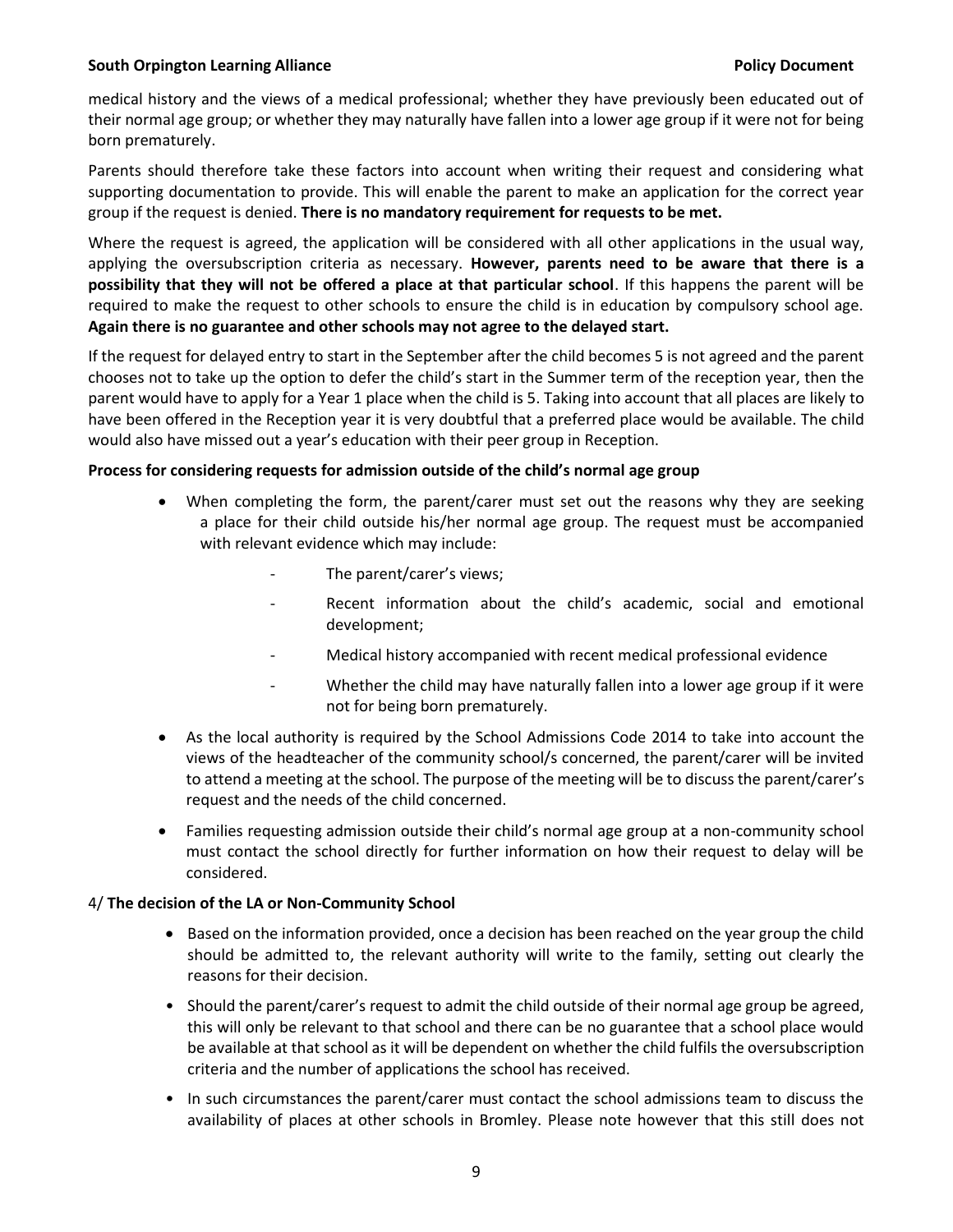guarantee a school place outside of the child's normal age group unless a school has previously agreed to the delay and there is availability.

• In addition to the factors stated above, where the LA or non-community school agrees to admit a summer born child into the Reception year in September 2018, the parent/carer must withdraw their child's primary application for 2017. They must then re-apply using a paper primary application form for a school place in the following year, attaching a copy of the decision letter.

#### **5/ Appealing against the decision to refuse admission outside of the child's normal age group**

- Parent/carers have a statutory right to appeal against the refusal of a place at a school for which they have applied.
- The right to appeal does not apply if the child is offered a place at the school but the place offered is not within the parent/carers preferred age group.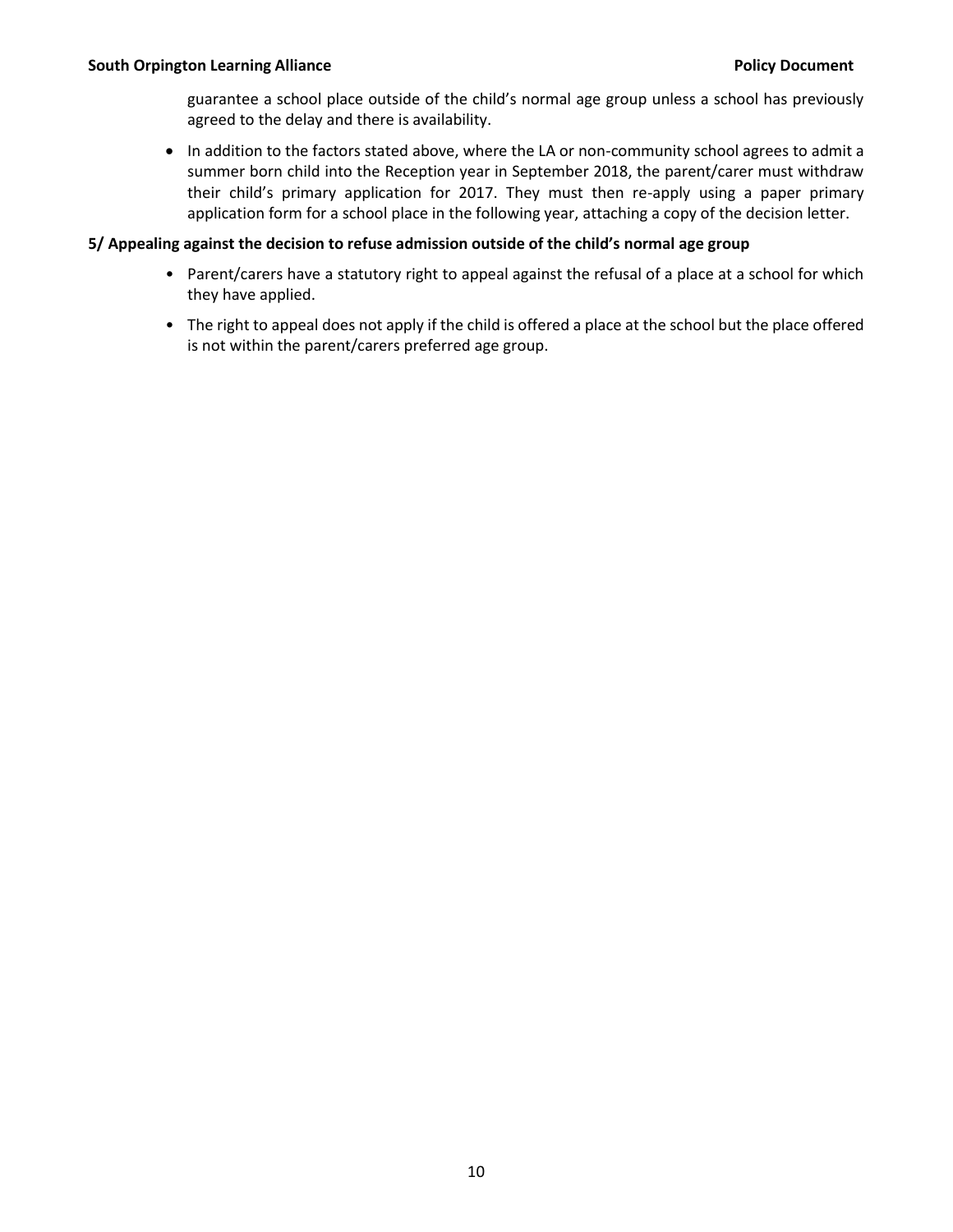#### SUMMER BORN CHILDREN Q & As

In line with legislation, all children can start in reception in the September following their fourth birthday. However, where a child is born between 1 April and 31 August they are classed as summer born children and parents can request that the child starts in Reception in the September after their  $5<sup>th</sup>$  birthday. Please see the Questions and Answers below:

- Q1 When does my child legally have to start school?
- A1 A child reaches compulsory school age on the prescribed day following his or her fifth birthday (or on his or her fifth birthday if it falls on a prescribed day). The prescribed days are 31 December, 31 March and 31 August.
- Q2 My child's birthday is between 1st April and 31st August. Is my child classed as summer born and when do they have to legally start school?
- A1 Yes, and the date would be the start of the autumn term in September after they are 5.
- Q3 Do I have the right for my child to delay their start in a Reception class until the September after he/she is 5?
- A3 No, but you do have the right to request this to the school you prefer. However, there is no automatic right for this to be agreed by the school.
- Q4 What happens if the school does not agree to a delayed start in the September after my child is 5?
- A4 You should apply in the normal round for admission in the September after your child is 4.
- Q5 If I do this does my child have to start in that September?
- A5 No you can request that your child has a deferred start, please see section 1. Once a place has been offered you would not be able to defer entry beyond the academic year for which the original application was accepted.
- Q6 What happens if my request to delay is refused and I choose not to let my child start in the Reception year before they are 5?
- A6 You would have to apply for a Year 1 place when the child is 5.
- Q7 Would I be guaranteed a place at my preferred school?
- A7 No as all places would have been allocated during the reception application process and those children would still be at the school transferring into Year 1. You would be relying on places becoming available.
- Q8 What happens then?
- A8 The Admission team would have to find you a place at the nearest school with a vacancy.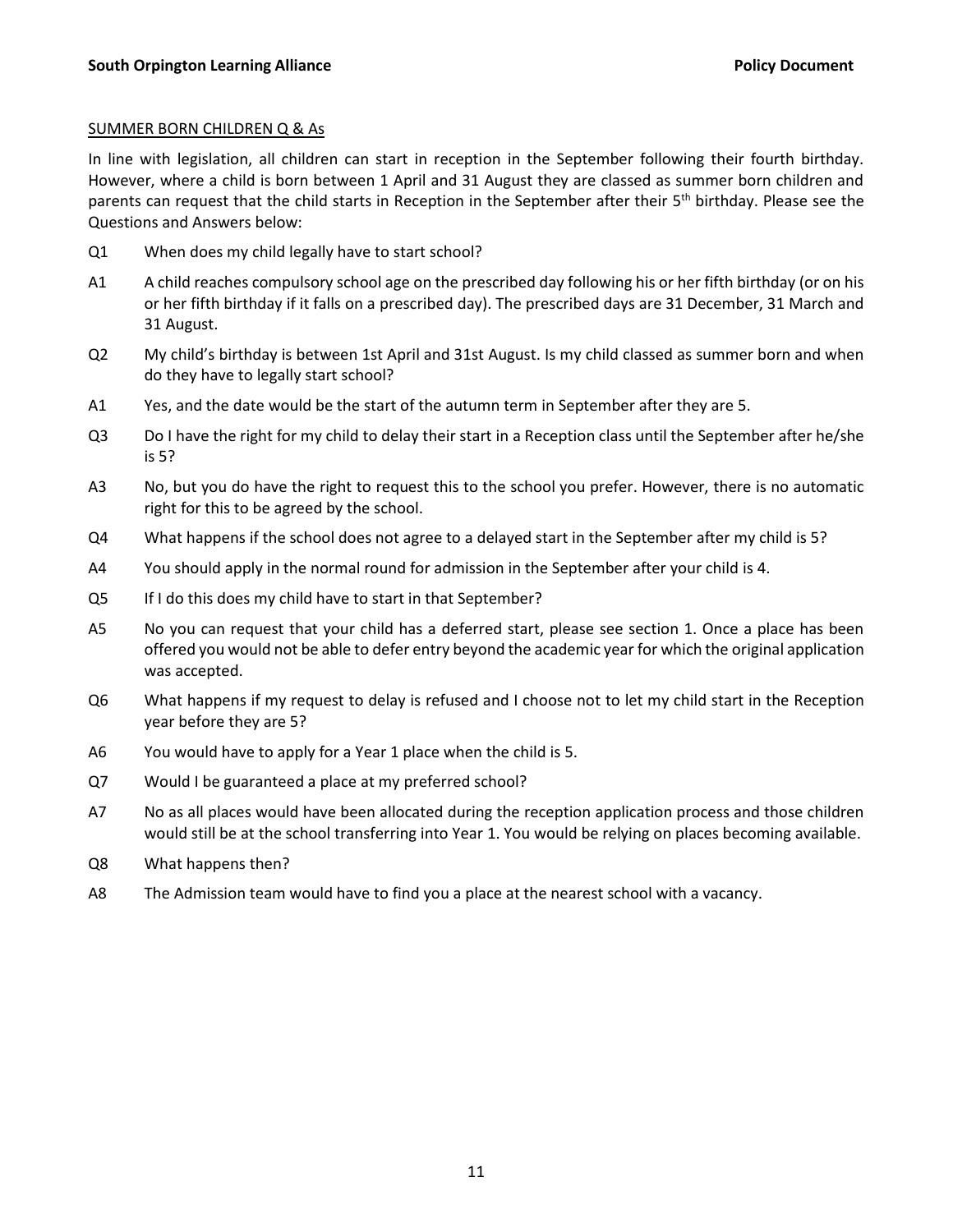#### **South Orpington Learning Alliance Contract Contract Contract Contract Policy Document**

#### **Appendix 2 - Guidance on School Appeal Hearings**

(The School Standards and Framework Act 1998)

The School Admissions Appeals Code is available on [www.dcsf.gov.uk/sacode.](http://www.dcsf.gov.uk/sacode)

The Schools Standards and Framework Act 1998 (Section 84) gives parents the right to appeal against decisions regarding the schools their children should attend.

Although parents have the formal right of appeal, they are advised that if they are not satisfied with any decision of Authority schools about the school at which education for their child is to be provided they should, in the first instance, contact the Bromley Admissions Team, Children and Young People Services, Civic Centre, Stockwell Close, Bromley BR1 3UH (Telephone 020 8313 4044) to discuss the situation.

Appeals in respect of Primary Reception Starts must be LODGED BY 31st MAY. Appeals submitted after this date may not be heard during the Summer Term (i.e. before the beginning of the Autumn in September).

The school sets up an independent Appeals Committee to consider appeals. The procedure is specified in the Schools Admissions Appeals Code (available at www.desf.gov.uk/sacode). Appeals should be made using the designated form which is attached at Annex 2.

The receipt of an appeal form will be acknowledged and at least 14 days before the day scheduled for the hearing, a formal notice of the day and time of the Appeal Committee, which will determine the case, will be sent to the parents by first class post or by email if you have given an email on your form.

Seven days before the hearing the Governors will send appellants a Statement setting out the Admissions Policy and the reasons for the decision regarding the child's education.

The appeals are likely to be heard during the daytime and you are encouraged to attend. It is not considered appropriate to bring any children to the hearing. If it is necessary for you to bring a child with you, you should make arrangements for someone to sit with the child whilst you are in the hearing.

#### **Who may attend the Hearing**

Parents/carers can have legal representation at the hearing, but this ought not to be necessary; a hearing is not intended to be a platform for a debate on the law. Members of the Local Authority (Councillors) must not be invited to attend appeal hearings and unless there are exceptional reasons. Children should not be invited to attend and it is not considered appropriate for parents to bring any children to the hearing.

#### **The Order of the Hearing**

- (a) The admission governing body present their case
- (b) Questions to the admission governing body by the parent/carers
- (c) Parents/carers present their case
- (d) Questions to the parents/carers by the admission governing body
- (e) The admission governing body sum up their case
- (f) The parents/carers sum up their case

Panel Members may ask questions at any time during the hearing

#### **Panel Members**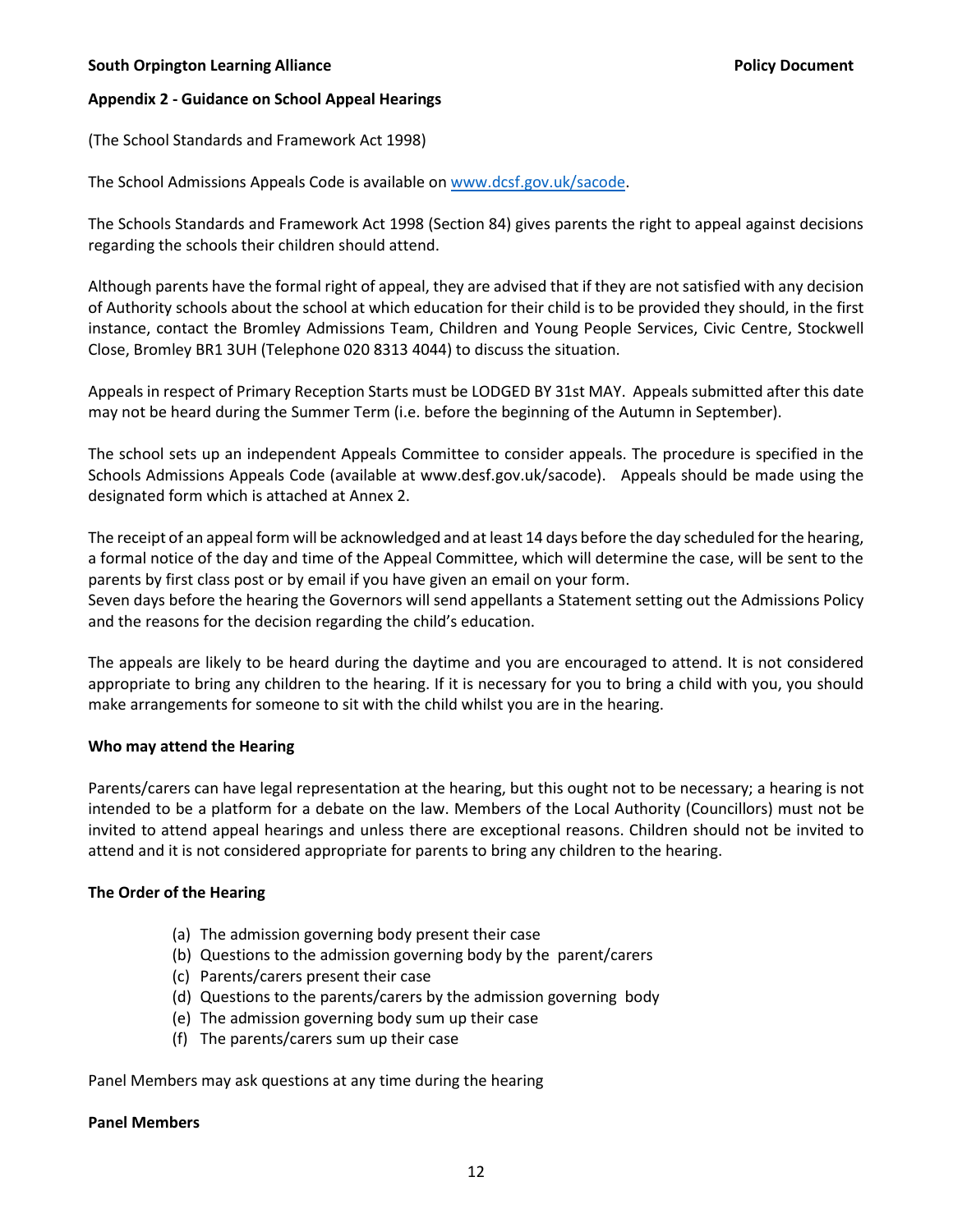#### **South Orpington Learning Alliance Alliance Alliance Research Controller Controller Policy Document**

Panel Members are independent of the school that parent/carers are appealing for and the admission process. Each panel must consist of at least one lay member, who is a person without personal experience in the management or provision of education and at least one person with experience in education who is acquainted with educational conditions in the area, or who is the registered pupil at a school.

#### **Clerk to the Panel**

The Clerk is not a member of the Panel and must be independent of the admission authority. The Clerk does not take part in the decision making of the Panel. The role of the Clerk is to:-

- make the necessary administrative arrangements for hearings including the appointment of panel members
- explain the basic procedures to parents/carers and deal with any questions/queries
- ensure that relevant facts are presented
- record the proceedings, oral and written representations, the Panel's decision and reasons

#### **Making a Decision**

Following the withdrawal of the admission authority/governing body representative and the parents/carers, the Appeal Panel will consider its decision with the presence of the Clerk.

In all types of appeals the Panel is required to satisfy themselves that the published admissions criteria comply with the requirements of the School Admissions Code.

#### **Parental Preference**

The Appeal Panel are required to take into account parental preference and the reason for this preference and also the admission arrangements published by the admissions authority/governing body

#### **Two-Stage process**

All school appeals, other than those against decisions made on the grounds of class size prejudice, must follow the two stage process by:

First stage: establish the facts – the panel will consider whether the school's published admission arrangements were correctly applied and decide whether 'prejudice' to efficient education and the efficient use of resources would arise were the child to be admitted. If the Panel decide this is proven, they will then go onto the second stage.

Second stage: balancing the information heard at the hearing – the panel will exercise its discretion, balancing the degree of prejudice to the school against the parents' case for their child being admitted to the preferred school.

#### **Infant class size appeals**

Infant classes, where the majority of children will reach the age of 5, 6, or 7 by the end of the academic year, must not contain more than 30 pupils with a single school teacher.

Appeal Panels have very limited circumstances when they can decide that there is an exception to the infant class size limit. The appeal panel can only offer a place to a child where it is satisfied that either: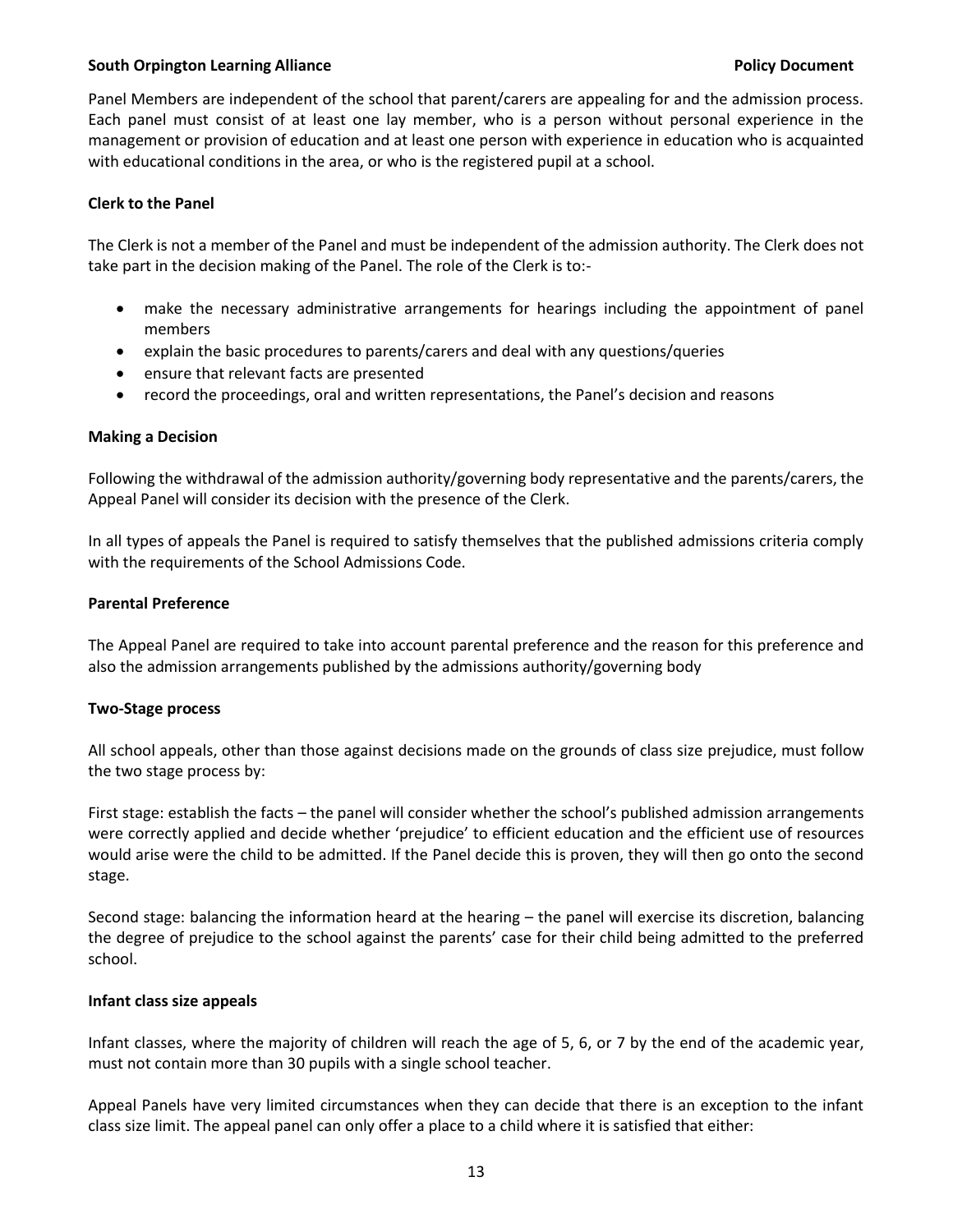#### **South Orpington Learning Alliance Policy Document**

- The child would have been offered a place if the admission arrangements had been properly implemented; and/or
- The decision to refuse admission was not one which a reasonable admission authority would have made in the circumstances of the case.

#### **After the Appeal**

The decision of the Appeal Panel will be communicated to all parties by the Clerk to the Panel and is binding on the admission authority/governing body. There is no further right of appeal. Parents who are dissatisfied with the decision may seek a judicial review or have their case investigated by the Local Government Ombudsman. Please note that the Ombudsman cannot overturn an appeal decision but may make recommendations for a suitable remedy.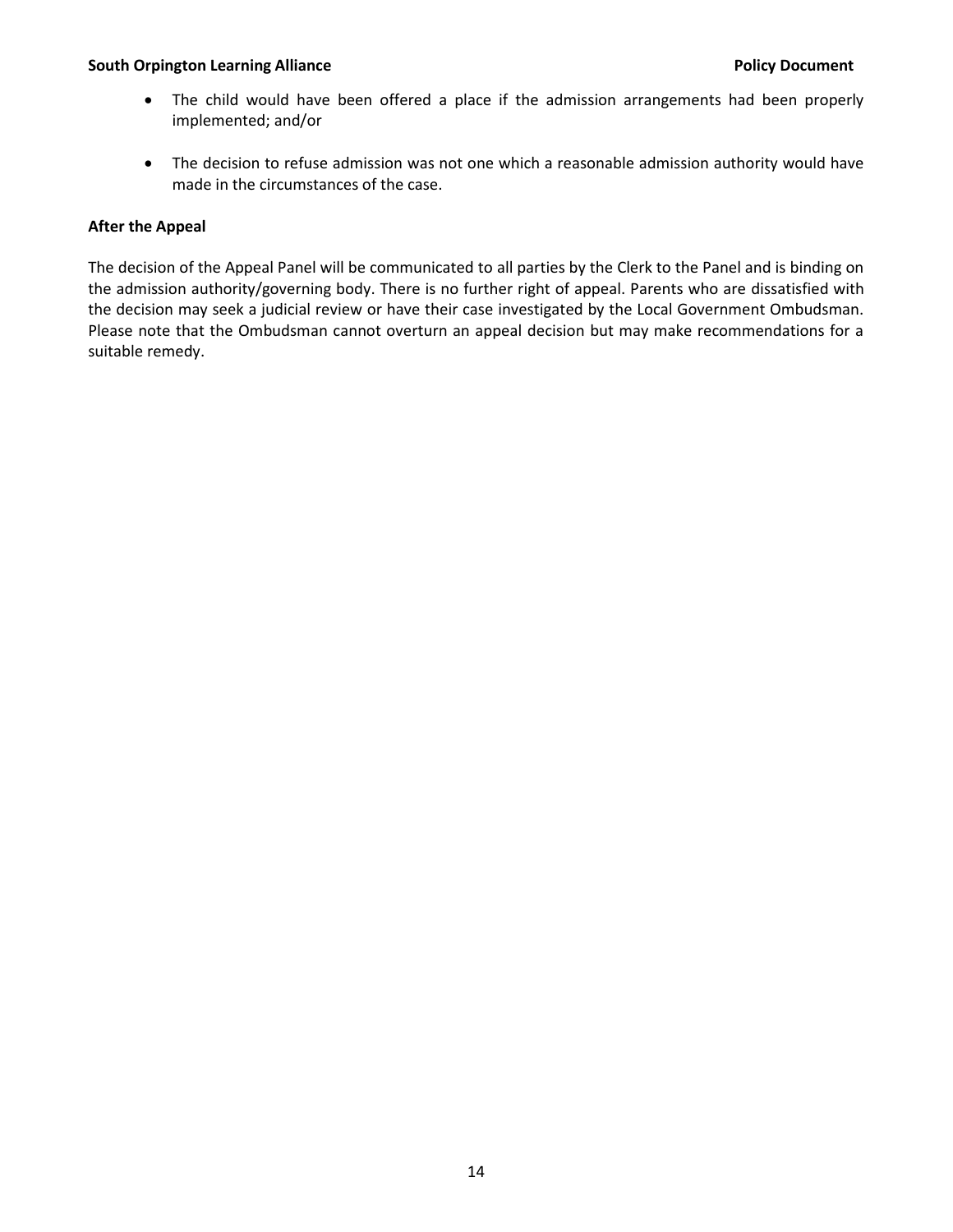## **APPEAL AGAINST SCHOOL ADMISSION DECISION – INFANT/ KEY STAGE 1**

# **To be completed by the parent/guardian IN BLACK INK AND BLOCK CAPITALS**

| NAME OF SOLA SCHOOL TO WHICH A PLACE HAS<br><b>BEEN REFUSED:</b> |                        |
|------------------------------------------------------------------|------------------------|
| <b>CHILD'S SURNAME:</b>                                          | FORENAME(S):           |
| <b>DATE OF BIRTH:</b>                                            |                        |
| ADDRESS:                                                         |                        |
|                                                                  |                        |
| Post Code:                                                       | <b>CONTACT NUMBER:</b> |
| EMAIL ADDRESS (please print carefully):                          |                        |
|                                                                  |                        |
|                                                                  |                        |
| Alternative School(s) suggested by Bromley Admissions:           |                        |

Provisional Place held at: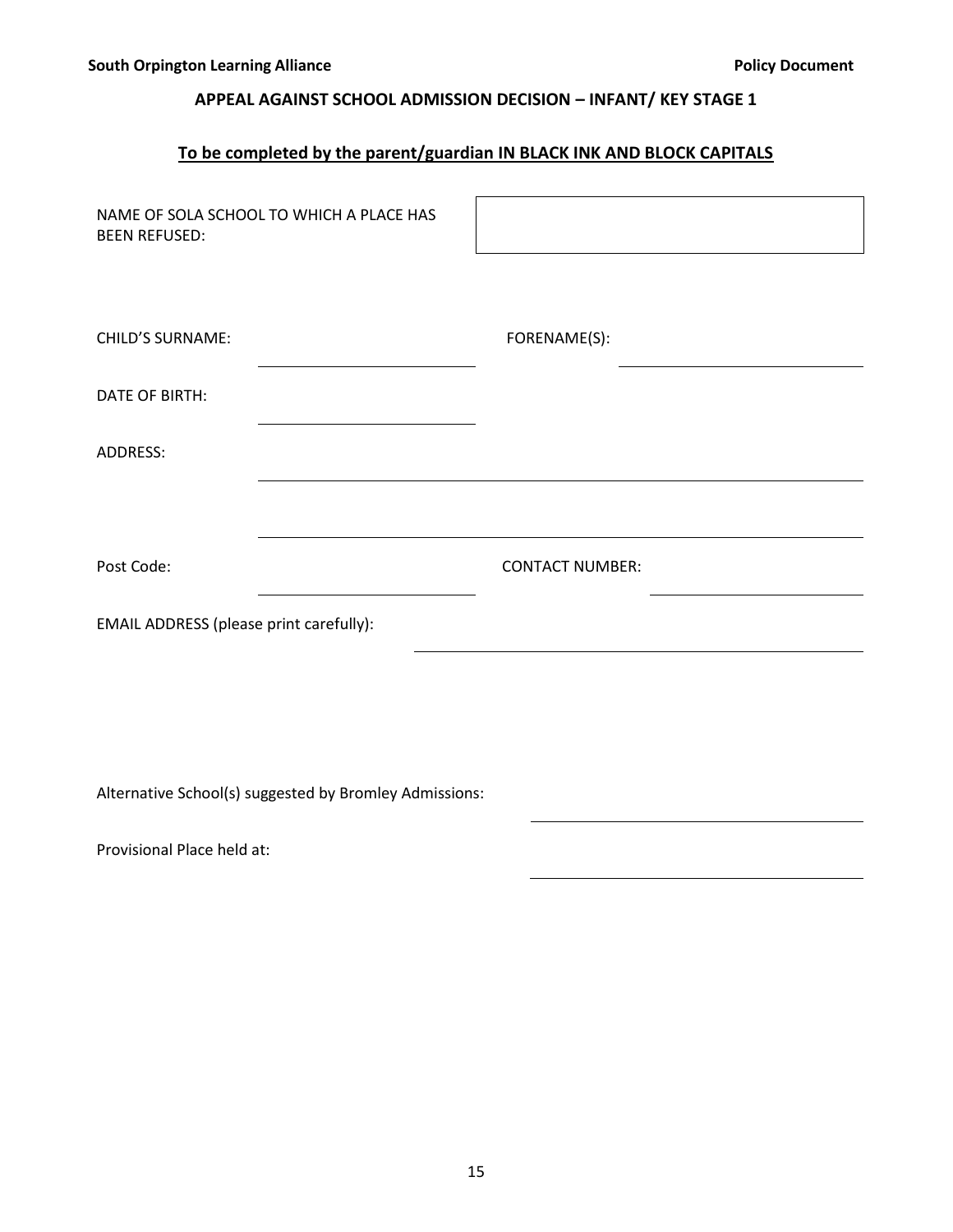#### **South Orpington Learning Alliance Policy Document**

The School for which you are appealing has declared that the class size has reached 30 pupils and

that, therefore, the School cannot admit your child. Please note that there are only two

circumstances under which an Appeal Panel can uphold an appeal for this School.

If your appeal does not satisfy either of these conditions then it cannot be upheld.

*\_\_\_\_\_\_\_\_\_\_\_\_\_\_\_\_\_\_\_\_\_\_\_\_\_\_\_\_\_\_\_\_\_\_\_\_\_\_\_\_\_\_\_\_\_\_\_\_\_\_\_\_\_\_\_\_\_\_\_\_\_\_\_\_\_\_\_\_\_\_\_\_\_\_\_\_\_\_*

*\_\_\_\_\_\_\_\_\_\_\_\_\_\_\_\_\_\_\_\_\_\_\_\_\_\_\_\_\_\_\_\_\_\_\_\_\_\_\_\_\_\_\_\_\_\_\_\_\_\_\_\_\_\_\_\_\_\_\_\_\_\_\_\_\_\_\_\_\_\_\_\_\_\_\_\_\_\_*

*\_\_\_\_\_\_\_\_\_\_\_\_\_\_\_\_\_\_\_\_\_\_\_\_\_\_\_\_\_\_\_\_\_\_\_\_\_\_\_\_\_\_\_\_\_\_\_\_\_\_\_\_\_\_\_\_\_\_\_\_\_\_\_\_\_\_\_\_\_\_\_\_\_\_\_\_\_\_*

*\_\_\_\_\_\_\_\_\_\_\_\_\_\_\_\_\_\_\_\_\_\_\_\_\_\_\_\_\_\_\_\_\_\_\_\_\_\_\_\_\_\_\_\_\_\_\_\_\_\_\_\_\_\_\_\_\_\_\_\_\_\_\_\_\_\_\_\_\_\_\_\_\_\_\_\_\_\_*

*\_\_\_\_\_\_\_\_\_\_\_\_\_\_\_\_\_\_\_\_\_\_\_\_\_\_\_\_\_\_\_\_\_\_\_\_\_\_\_\_\_\_\_\_\_\_\_\_\_\_\_\_\_\_\_\_\_\_\_\_\_\_\_\_\_\_\_\_\_\_\_\_\_\_\_\_\_\_*

*\_\_\_\_\_\_\_\_\_\_\_\_\_\_\_\_\_\_\_\_\_\_\_\_\_\_\_\_\_\_\_\_\_\_\_\_\_\_\_\_\_\_\_\_\_\_\_\_\_\_\_\_\_\_\_\_\_\_\_\_\_\_\_\_\_\_\_\_\_\_\_\_\_\_\_\_\_\_*

*\_\_\_\_\_\_\_\_\_\_\_\_\_\_\_\_\_\_\_\_\_\_\_\_\_\_\_\_\_\_\_\_\_\_\_\_\_\_\_\_\_\_\_\_\_\_\_\_\_\_\_\_\_\_\_\_\_\_\_\_\_\_\_\_\_\_\_\_\_\_\_\_\_\_\_\_\_\_*

*\_\_\_\_\_\_\_\_\_\_\_\_\_\_\_\_\_\_\_\_\_\_\_\_\_\_\_\_\_\_\_\_\_\_\_\_\_\_\_\_\_\_\_\_\_\_\_\_\_\_\_\_\_\_\_\_\_\_\_\_\_\_\_\_\_\_\_\_\_\_\_\_\_\_\_\_\_\_*

(a) that the child would have been offered a place if the admission arrangements had been properly implemented.

*Please note that it is not enough to show that there had been a mistake in implementing the school's admission arrangements. The Panel must be satisfied that, had the arrangements been carried out properly, the child would have been admitted.*

*If you wish to appeal on these grounds, please explain how you feel the school has failed to implement the admissions criteria or to follow its procedures correctly. Please give as much information as possible and continue on a separate sheet if necessary.*

16